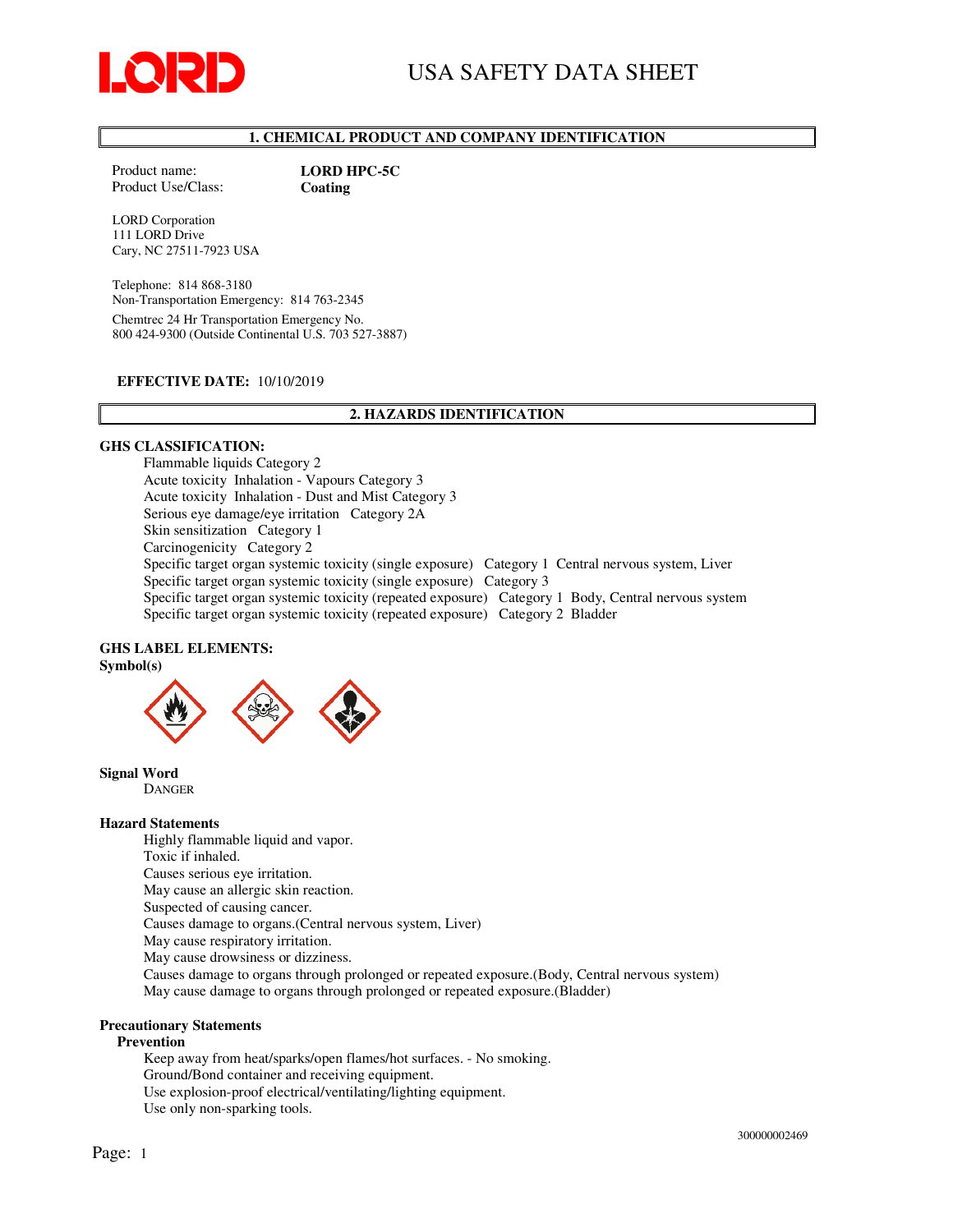Take precautionary measures against static discharge. Obtain special instructions before use. Do not handle until all safety precautions have been read and understood. Wear protective gloves/protective clothing/eye protection/face protection. Use personal protective equipment as required. Do not breathe dust/fume/gas/mist/vapors/spray. Wash thoroughly after handling. Do not eat, drink or smoke when using this product. Use only outdoors or in a well-ventilated area.

Contaminated work clothing should not be allowed out of the workplace.

#### Response

In case of fire: refer to section 5 of SDS for extinguishing media.

Call a POISON CENTER or doctor/physician.

Specific treatment (see supplemental first aid instructions on this label).

IF INHALED: Remove to fresh air and keep at rest in a position comfortable for breathing.

IF ON SKIN (or hair): Remove/Take off immediately all contaminated clothing. Rinse skin with water/shower. If skin irritation or rash occurs: Get medical advice/attention.

IF IN EYES: Rinse cautiously with water for several minutes. Remove contact lenses, if present and easy to do. Continue rinsing.

Wash contaminated clothing before reuse.

#### Storage

Store in a well-ventilated place. Keep cool. Store in a well-ventilated place. Keep container tightly closed. Store locked up.

#### Disposal:

Dispose of contents/container in accordance with waste/disposal laws and regulations of your country or particular locality.

#### Other Hazards:

This product contains component(s) which have the following warnings; however based on the GHS classification criteria of your country or locale, the product mixture may be outside the respective category(s).

Acute: Vapor harmful; may affect the brain or nervous system causing dizziness, headache or nausea. Possible irritation of the respiratory system can occur causing a variety of symptoms such as dryness of the throat, tightness of the chest, and shortness of breath. May cause central nervous system depression characterized by the following progressive steps: headache, dizziness, staggering gait, confusion, unconsciousness or coma. The silane monomer in this product may decompose to become methanol. For methanol, the OSHA PEL is 200 ppm, and the ACGIH STEL is 250 ppm (Skin). Silane monomer 1 in this product may decompose to become ethanol. For ethanol, the OSHA PEL is 1000 ppm, and the ACGIH TLV-TWA is 1000 ppm. 4,4'-Diphenylmethane bis-maleimide is harmful by inhalation. Avoid breathing sanding dust from this product. Dermal absorption possible.May cause mild skin irritation. May be harmful if swallowed. Ingestion is not an expected route of entry in industrial or commercial uses. Chronic: May cause liver or kidney damage. IARC has designated Methyl isobutyl ketone to be in Group 2B -

possibly carcinogenic to humans.

3. COMPOSITION/INFORMATION ON INGREDIENTS

| <b>Chemical Name</b>   | <b>CAS Number</b>  | <b>Range</b> |  |
|------------------------|--------------------|--------------|--|
| Methyl isobutyl ketone | $108 - 10 - 1$     | $80 - 85%$   |  |
| Diisobutyl ketone      | 108-83-8           | $5 - 10\%$   |  |
| Silane monomer         | <b>PROPRIETARY</b> | $1 - 5\%$    |  |
| Silane monomer 1       | <b>PROPRIETARY</b> | $0.9 - 1\%$  |  |

Any "PROPRIETARY" component(s) in the above table is considered trade secret, thus the specific chemical and its exact concentration is being withheld.

#### 4. FIRST AID MEASURES

FIRST AID - EYE CONTACT: Flush eyes immediately with large amount of water for at least 15 minutes holding eyelids open while flushing. Get prompt medical attention.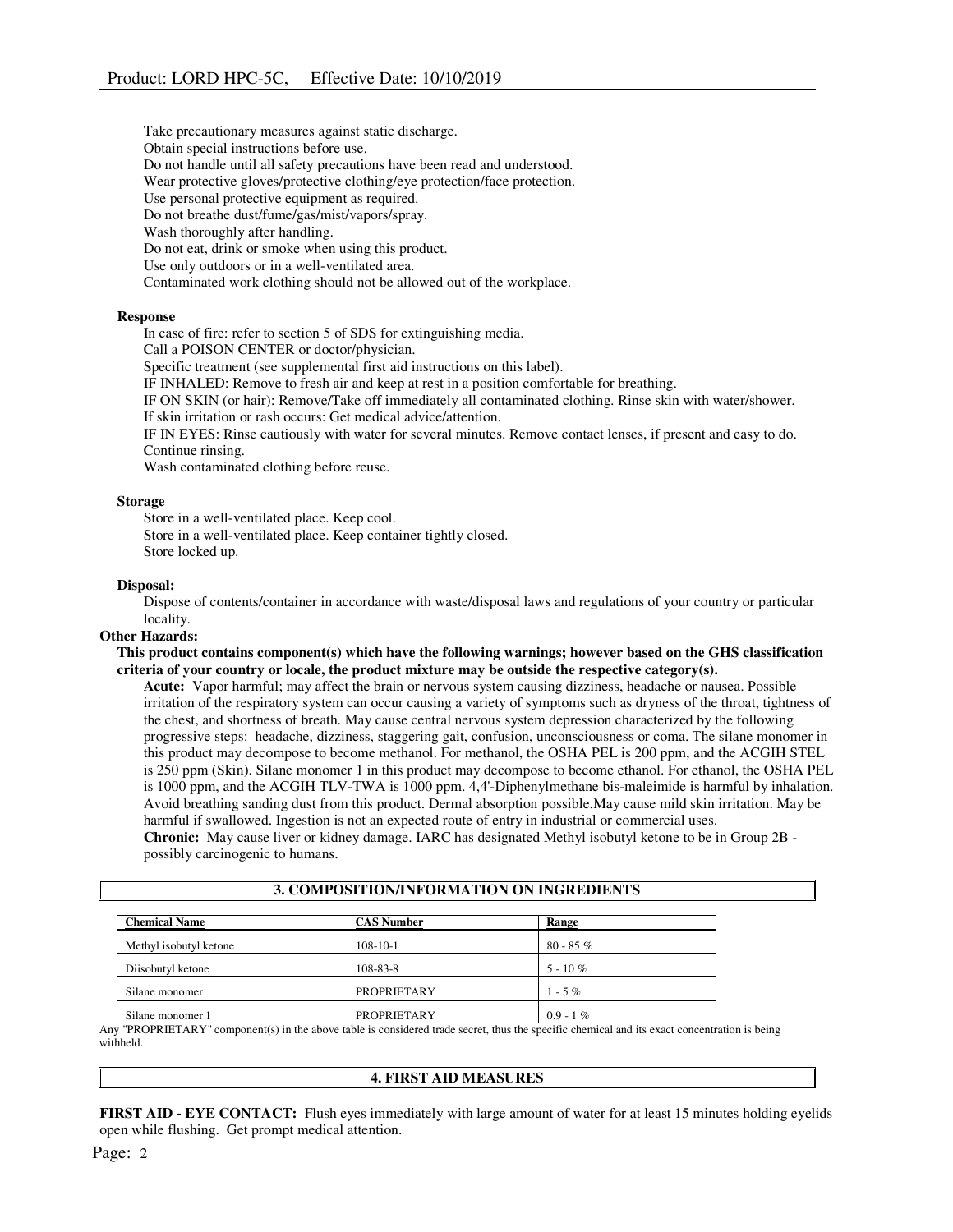FIRST AID - SKIN CONTACT: Flush contaminated skin with large amounts of water while removing contaminated clothing. Wash affected skin areas with soap and water. Get medical attention if symptoms occur.

FIRST AID - INHALATION: Move person to fresh air. Restore and support continued breathing. If breathing is difficult, give oxygen. Get immediate medical attention.

FIRST AID - INGESTION: If swallowed, do not induce vomiting. Call a physician or poison control center immediately for further instructions. Never give anything by mouth if victim is rapidly losing consciousness, unconscious or convulsing.

### 5. FIRE-FIGHTING MEASURES

SUITABLE EXTINGUISHING MEDIA: Carbon Dioxide, Dry Chemical, Foam, Water Fog UNSUITABLE EXTINGUISHING MEDIA: Not determined for this product.

SPECIFIC HAZARDS POSSIBLY ARISING FROM THE CHEMICAL: Flammable liquid and vapor. Keep containers tightly closed. Isolate from heat, electrical equipment, sparks, open flame, and other sources of ignition. Closed containers may rupture when exposed to extreme heat. Use water spray to keep fire exposed containers cool. During a fire, irritating and/or toxic gases and particulate may be generated by thermal decomposition or combustion.

SPECIAL PROTECTIVE EQUIPMENT AND PRECAUTIONS FOR FIRE-FIGHTERS: Wear full firefighting protective clothing, including self-contained breathing apparatus (SCBA). Water spray may be ineffective. If water is used, fog nozzles are preferable.

#### 6. ACCIDENTAL RELEASE MEASURES

PERSONAL PRECAUTIONS, PROTECTIVE EQUIPMENT AND EMERGENCY PROCEDURES: Remove all sources of ignition (flame, hot surfaces, and electrical, static or frictional sparks). Avoid contact. Avoid breathing vapors. Use self-contained breathing equipment.

ENVIRONMENTAL PRECAUTIONS: Do not contaminate bodies of water, waterways, or ditches, with chemical or used container.

METHODS AND MATERIALS FOR CONTAINMENT AND CLEANUP: Keep non-essential personnel a safe distance away from the spill area. Notify appropriate authorities if necessary. Avoid contact. Before attempting cleanup, refer to hazard caution information in other sections of the SDS form. Contain and remove with inert absorbent material.

# 7. HANDLING AND STORAGE

HANDLING: Keep closure tight and container upright to prevent leakage. Ground and bond containers when transferring material. Avoid skin and eye contact. Wash thoroughly after handling. Avoid breathing of vapor or spray mists. Do not handle until all safety precautions have been read and understood. Empty containers should not be re-used. Use with adequate ventilation. Because empty containers may retain product residue and flammable vapors, keep away from heat, sparks and flame; do not cut, puncture or weld on or near the empty container. Do not smoke where this product is used or stored.

STORAGE: Do not store or use near heat, sparks, or open flame. Store only in well-ventilated areas. Do not puncture, drag, or slide container. Keep container closed when not in use. Refer to OSHA 29CFR Part 1910.106 "Flammable and Combustible Liquids" for specific storage requirements.

INCOMPATIBILITY: Strong acids, bases, and strong oxidizers.

#### 8. EXPOSURE CONTROLS/PERSONAL PROTECTION

### COMPONENT EXPOSURE LIMIT

| <b>Chemical Name</b>   | <b>ACGIH TLV-</b><br><b>TWA</b> | <b>ACGIH TLV-</b><br>STEL | <b>OSHA PEL-</b><br><b>TWA</b>  | <b>OSHA PEL-</b><br>CEILING | <b>Skin</b> |
|------------------------|---------------------------------|---------------------------|---------------------------------|-----------------------------|-------------|
| Methyl isobutyl ketone | $50$ ppm                        | $75$ ppm                  | $410 \text{ mg/m}$<br>$100$ ppm | N.E.                        | N.A.        |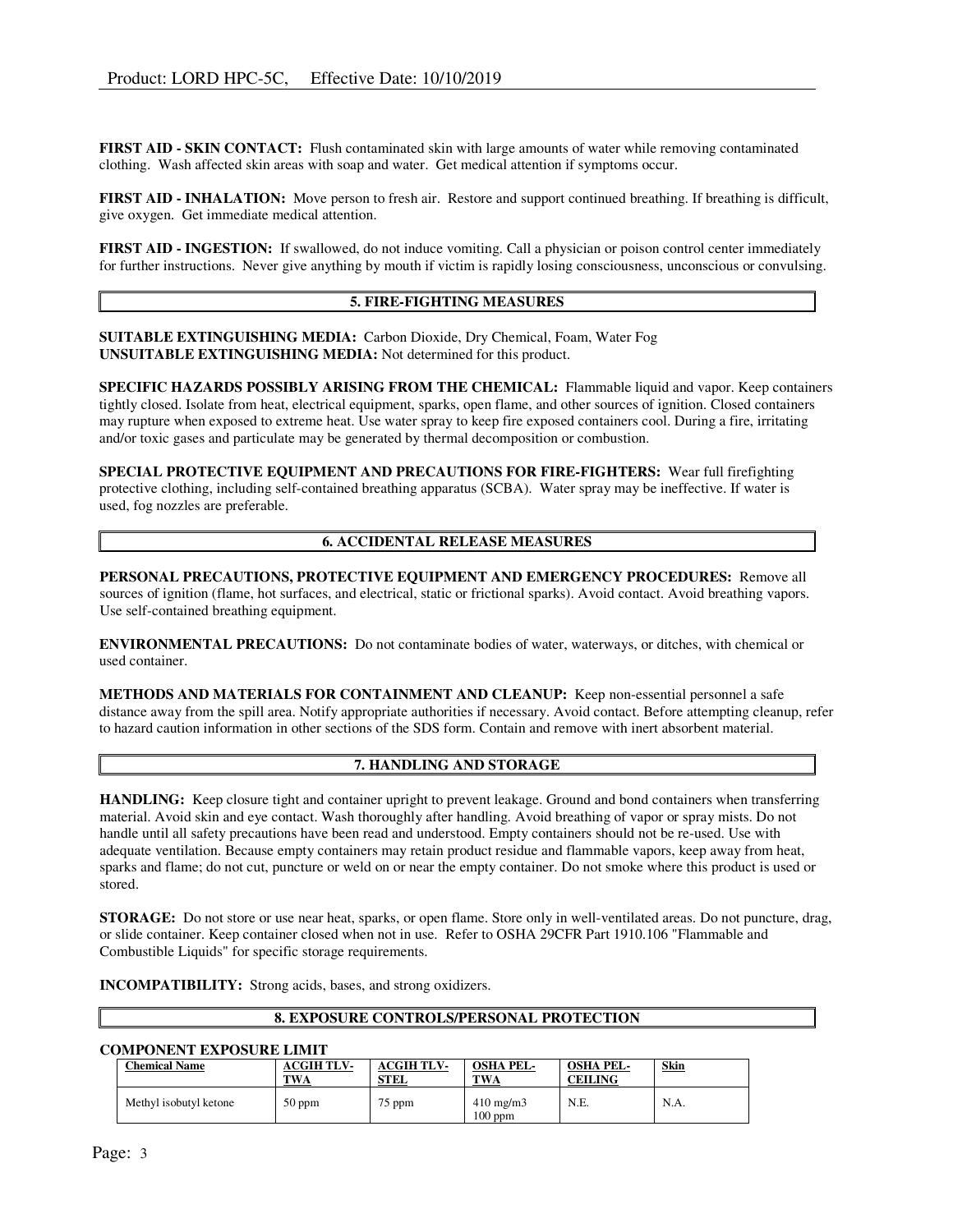| Diisobutyl ketone                                                                                                                                                                                                                                                                                          | $25$ ppm | N.E. | $290 \text{ mg/m}$<br>$50$ ppm | N.E. | N.A. |
|------------------------------------------------------------------------------------------------------------------------------------------------------------------------------------------------------------------------------------------------------------------------------------------------------------|----------|------|--------------------------------|------|------|
| Silane monomer                                                                                                                                                                                                                                                                                             | N.E.     | N.E. | N.E.                           | N.E. | N.A. |
| Silane monomer 1                                                                                                                                                                                                                                                                                           | N.E.     | N.E. | N.E.                           | N.E. | N.A. |
| $\mathbf{M}$ as $\mathbf{M}$ as $\mathbf{M}$ as $\mathbf{M}$ as $\mathbf{M}$ as $\mathbf{M}$ as $\mathbf{M}$ as $\mathbf{M}$ as $\mathbf{M}$ as $\mathbf{M}$ as $\mathbf{M}$ as $\mathbf{M}$ as $\mathbf{M}$ as $\mathbf{M}$ as $\mathbf{M}$ as $\mathbf{M}$ as $\mathbf{M}$ as $\mathbf{M}$ as $\mathbf{$ |          |      |                                |      |      |

N.A. - Not Applicable, N.E. - Not Established, S - Skin Designation

Engineering controls: Sufficient ventilation in pattern and volume should be provided in order to maintain air contaminant levels below recommended exposure limits. Caution: Solvent vapors are heavier than air and collect in lower levels of the work area. Sufficient ventilation (using explosion-proof equipment) should be provided to prevent flammable vapor/air mixtures from accumulating.

### PERSONAL PROTECTION MEASURES/EQUIPMENT:

RESPIRATORY PROTECTION: Use a NIOSH approved chemical/mechanical filter respirator designed to remove a combination of particulates and organic vapor if occupational limits are exceeded. For emergency situations, confined space use, or other conditions where exposure limits may be greatly exceeded, use an approved air-supplied respirator. For respirator use observe OSHA regulations (29CFR 1910.134) or use in accordance with applicable laws and regulations of your country or particular locality.

SKIN PROTECTION: Use neoprene, nitrile, or rubber gloves to prevent skin contact.

EYE PROTECTION: Use safety eyewear including safety glasses with side shields and chemical goggles where splashing may occur.

OTHER PROTECTIVE EQUIPMENT: Use disposable or impervious clothing if work clothing contamination is likely. Remove and wash contaminated clothing before reuse.

HYGIENIC PRACTICES: Wash hands before eating, smoking, or using toilet facility. Do not smoke in any chemical handling or storage area. Food or beverages should not be consumed anywhere this product is handled or stored. Wash thoroughly after handling.

## 9. PHYSICAL AND CHEMICAL PROPERTIES

Typical values, not to be used for specification purposes.

| ╯                                 |                        |                               |                            |
|-----------------------------------|------------------------|-------------------------------|----------------------------|
| <b>ODOR:</b>                      | Solvent                | <b>VAPOR PRESSURE:</b>        | N.D.                       |
| <b>APPEARANCE:</b>                | Clear                  | <b>VAPOR DENSITY:</b>         | Heavier than Air           |
| <b>PHYSICAL STATE:</b>            | Liquid                 | <b>LOWER EXPLOSIVE LIMIT:</b> | $0.8\%$ (V)                |
| <b>FLASH POINT:</b>               | 60 °F, 15 °C Setaflash | <b>UPPER EXPLOSIVE LIMIT:</b> | 7.5 %(V)                   |
|                                   | Closed Cup             |                               |                            |
| <b>BOILING RANGE:</b>             | 114 - 168 °C           | <b>EVAPORATION RATE:</b>      | Faster than n-butyl-       |
|                                   |                        |                               | acetate.                   |
| <b>AUTOIGNITION TEMPERATURE:</b>  | N.D.                   | <b>DENSITY:</b>               | $0.82$ g/cm3 - 6.85 lb/gal |
| <b>DECOMPOSITION TEMPERATURE:</b> | N.D.                   | VISCOSITY, DYNAMIC:           | $>20$ mPa.s @ 25 °C        |
| <b>ODOR THRESHOLD:</b>            | N.D.                   | VISCOSITY, KINEMATIC:         | $>24$ mm2/s @ 25 °C        |
| <b>SOLUBILITY IN H2O:</b>         | Partially Soluble      | <b>VOLATILE BY WEIGHT:</b>    | 91.91 $%$                  |
| pH:                               | N.A.                   | <b>VOLATILE BY VOLUME:</b>    | 93.14 %                    |
| <b>FREEZE POINT:</b>              | N.D.                   | <b>VOC CALCULATED:</b>        | 6.3 lb/gal, $754$ g/l      |
| <b>COEFFICIENT OF WATER/OIL</b>   | N.D.                   |                               |                            |
| <b>DISTRIBUTION:</b>              |                        |                               |                            |

LEGEND: N.A. - Not Applicable, N.E. - Not Established, N.D. - Not Determined

### 10. STABILITY AND REACTIVITY

HAZARDOUS POLYMERIZATION: Hazardous polymerization will not occur under normal conditions.

STABILITY: Product is stable under normal storage conditions.

CONDITIONS TO AVOID: High temperatures. Sources of ignition.

INCOMPATIBILITY: Strong acids, bases, and strong oxidizers.

Page: 4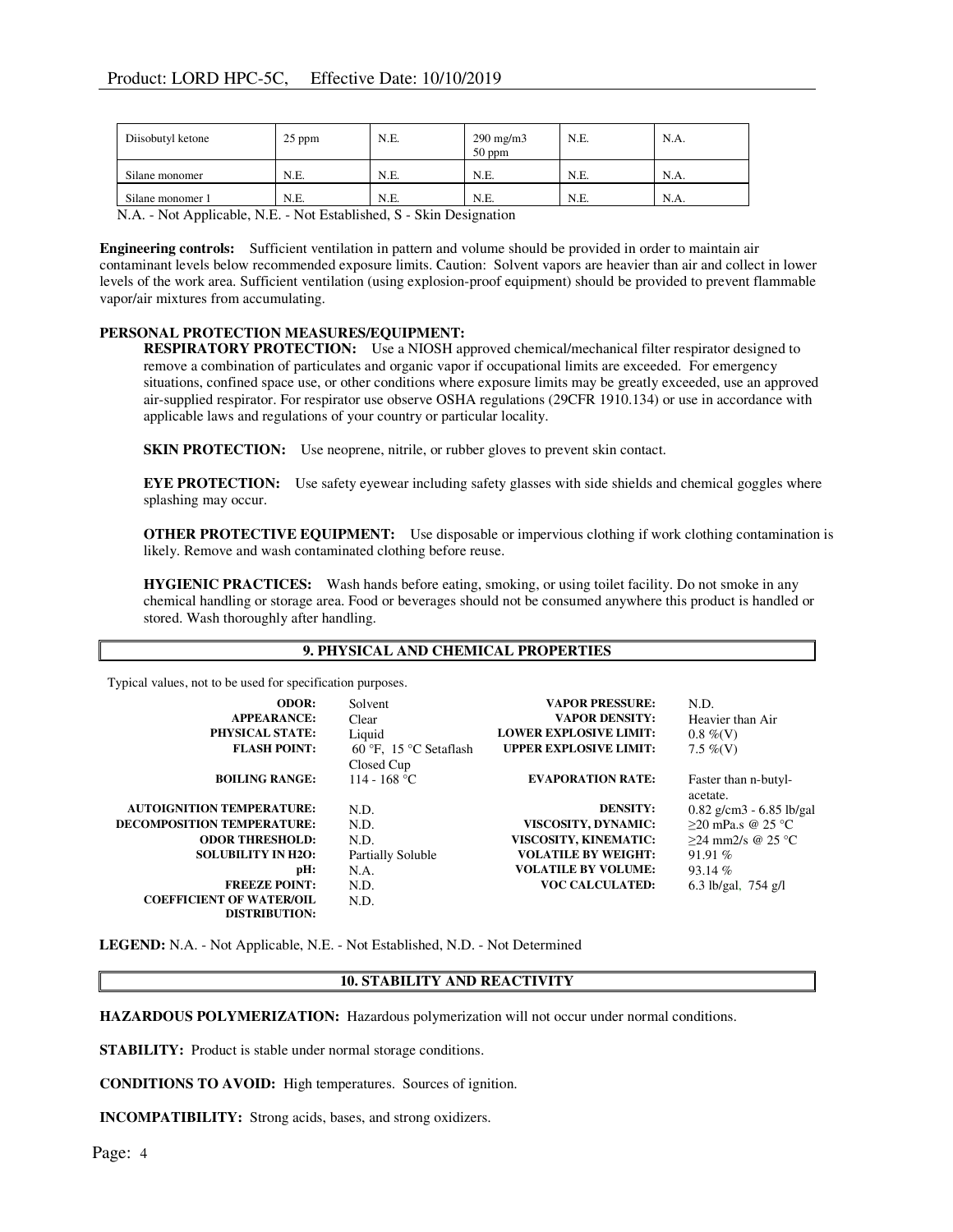HAZARDOUS DECOMPOSITION PRODUCTS: Carbon monoxide, carbon dioxide, Oxides of nitrogen, Oxides of silicon

# 11. TOXICOLOGICAL INFORMATION

EXPOSURE PATH: Refer to section 2 of this SDS.

SYMPTOMS: Refer to section 2 of this SDS.

#### TOXICITY MEASURES:

| <b>Chemical Name</b>   | <b>LD50/LC50</b>                        |  |  |
|------------------------|-----------------------------------------|--|--|
| Methyl isobutyl ketone | Oral LD50: Rat 2,080 mg/kg              |  |  |
|                        | Dermal LD50: Rabbit 3,000 mg/kg         |  |  |
|                        | Inhalation LC50: Rat 8.2 mg/l /4 h      |  |  |
| Diisobutyl ketone      | Oral LD50: Rat $5,750$ mg/kg            |  |  |
|                        | Dermal LD50: Rabbit 16 g/kg             |  |  |
|                        | Inhalation LC50: Rat $>2300$ ppm/4 h    |  |  |
| Silane monomer         | Oral LD50: Rat $7340 \mu L/kg$          |  |  |
|                        | Dermal LD50: Rabbit 3360 µL/kg          |  |  |
|                        | LC50: rat $16.8$ mg/l $/4$ h            |  |  |
| Silane monomer 1       | Oral LD50: Rat 1,780 mg/kg              |  |  |
|                        | Dermal LD50: Rabbit 4 mL/kg             |  |  |
|                        | Dermal LD50: Rabbit 4,290 mg/kg         |  |  |
|                        | Inhalation LC50: Rat $> 7.35$ mg/l /4 h |  |  |

Germ cell mutagenicity: No classification proposed

Carcinogenicity: Category 2 - Suspected of causing cancer. Components contributing to classification: Methyl isobutyl ketone.

Reproductive toxicity: No classification proposed

### 12. ECOLOGICAL INFORMATION

#### ECOTOXICITY:

| <b>Chemical Name</b>   | <b>Ecotoxicity</b>                                              |  |  |
|------------------------|-----------------------------------------------------------------|--|--|
| Methyl isobutyl ketone | Fish: Pimephales promelas 496 - 514 mg/l96 h flow-through       |  |  |
|                        | Invertebrates: Daphnia magna 170 mg/l48 h                       |  |  |
|                        | Plants: Pseudokirchneriella subcapitata 400 mg/196 h            |  |  |
|                        |                                                                 |  |  |
| Diisobutyl ketone      | Fish: Oncorhynchus mykiss 140 mg/l96 h semi-static              |  |  |
|                        | Plants: Pseudokirchneriella subcapitata 100 mg/196 h            |  |  |
|                        |                                                                 |  |  |
| Silane monomer         | Fish: Oncorhynchus mykiss (rainbow trout) 191 mg/196 h Static   |  |  |
|                        | Invertebrates: Daphnia magna (Water flea) 168.7 mg/148 h Static |  |  |
|                        |                                                                 |  |  |
| Silane monomer 1       | N.D.                                                            |  |  |

PERSISTENCE AND DEGRADABILITY: Not determined for this product.

BIOACCUMULATIVE: Not determined for this product.

MOBILITY IN SOIL: Not determined for this product.

OTHER ADVERSE EFFECTS: Not determined for this product.

### 13. DISPOSAL CONSIDERATIONS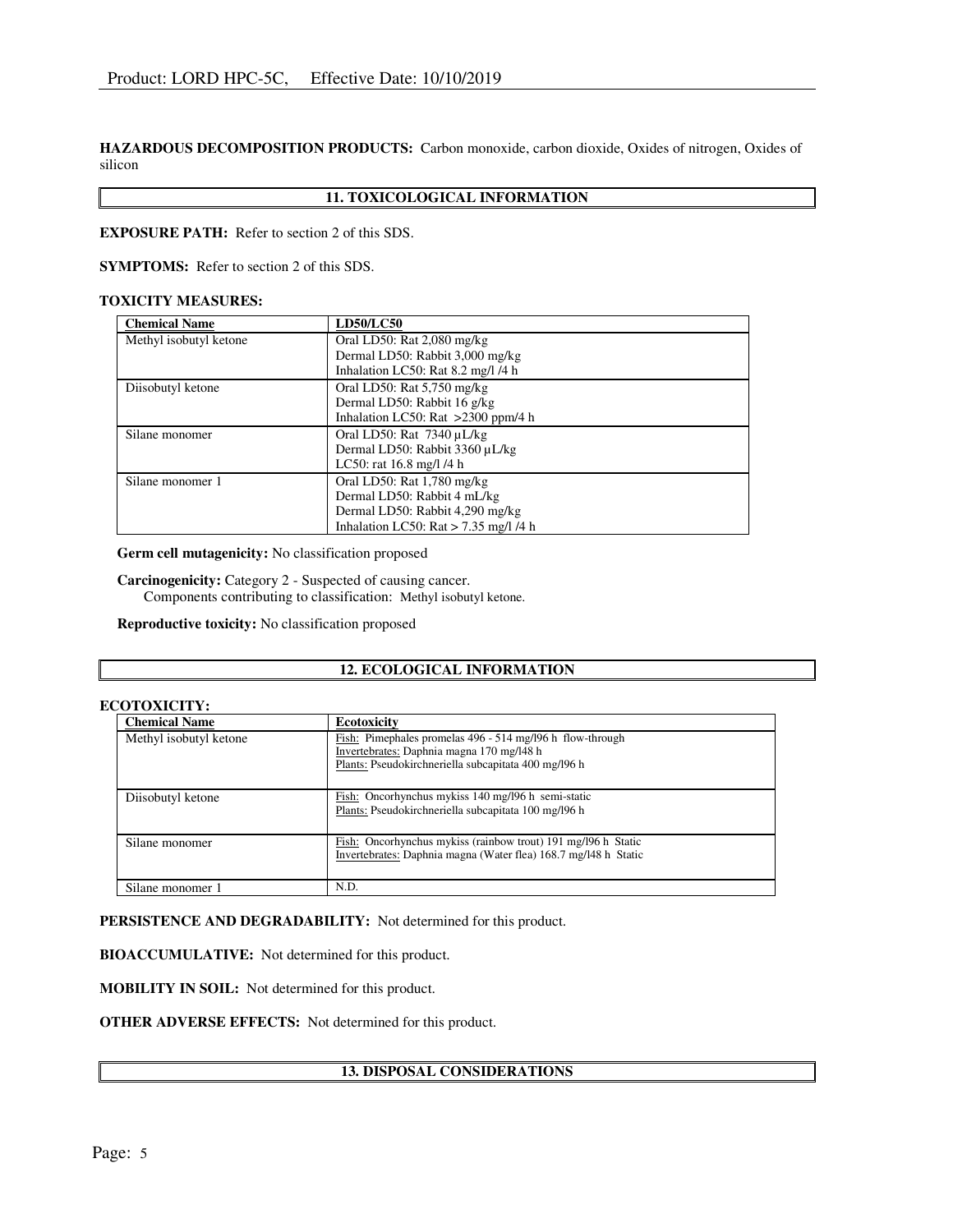DISPOSAL METHOD: Disposal should be done in accordance with Federal (40CFR Part 261), state and local environmental control regulations. If waste is determined to be hazardous, use licensed hazardous waste transporter and disposal facility.

# 14. TRANSPORT INFORMATION

| <b>US DOT Road</b>                      |       |
|-----------------------------------------|-------|
| <b>Proper Shipping Name:</b>            | Paint |
| <b>Hazard Class:</b>                    | 3     |
| SECONDARY HAZARD:                       | None  |
| <b>UN/NA Number:</b>                    | 1263  |
| <b>Packing Group:</b>                   | П     |
| <b>Emergency Response Guide Number:</b> | 128   |
|                                         |       |
| <b>IATA Cargo</b>                       |       |
| <b>PROPER SHIPPING NAME:</b>            | Paint |
| <b>Hazard Class:</b>                    | 3     |
| <b>HAZARD CLASS:</b>                    | None  |
| <b>UN NUMBER:</b>                       | 1263  |
| <b>PACKING GROUP:</b>                   | H     |
| EMS:                                    | 3L    |
|                                         |       |
| <b>IMDG</b>                             |       |
| <b>PROPER SHIPPING NAME:</b>            | Paint |
| <b>Hazard Class:</b>                    | 3     |
| <b>HAZARD CLASS:</b>                    | None  |
| <b>UN NUMBER:</b>                       | 1263  |
| <b>PACKING GROUP:</b>                   | П     |
| EMS:                                    | $F-E$ |

The listed transportation classification applies to non-bulk shipments. It does not address regulatory variations due to changes in package size, mode of shipment or other regulatory descriptors. For the most accurate shipping information, refer to your transportation/compliance department.

### 15. REGULATORY INFORMATION

### U.S. FEDERAL REGULATIONS: AS FOLLOWS:

#### SARA SECTION 313

This product contains the following substances subject to the reporting requirements of Section 313 of Title III of the Superfund Amendment and Reauthorization Act of 1986 and 40 CFR part 372.:

| <b>Chemical Name</b>   | <b>CAS Number</b> | Weight % Less Than |
|------------------------|-------------------|--------------------|
| Methyl isobutyl ketone | $108 - 10 - 1$    | 85.0%              |

#### TOXIC SUBSTANCES CONTROL ACT:

#### INVENTORY STATUS

The chemical substances in this product are on the TSCA Section 8 Inventory.

#### EXPORT NOTIFICATION

This product contains the following chemical substances subject to the reporting requirements of TSCA 12(B) if exported from the United States:

None

## 16. OTHER INFORMATION

Under HazCom 2012 it is optional to continue using the HMIS rating system. It is important to ensure employees have been trained to recognize the different numeric ratings associated with the HazCom 2012 and HMIS schemes.